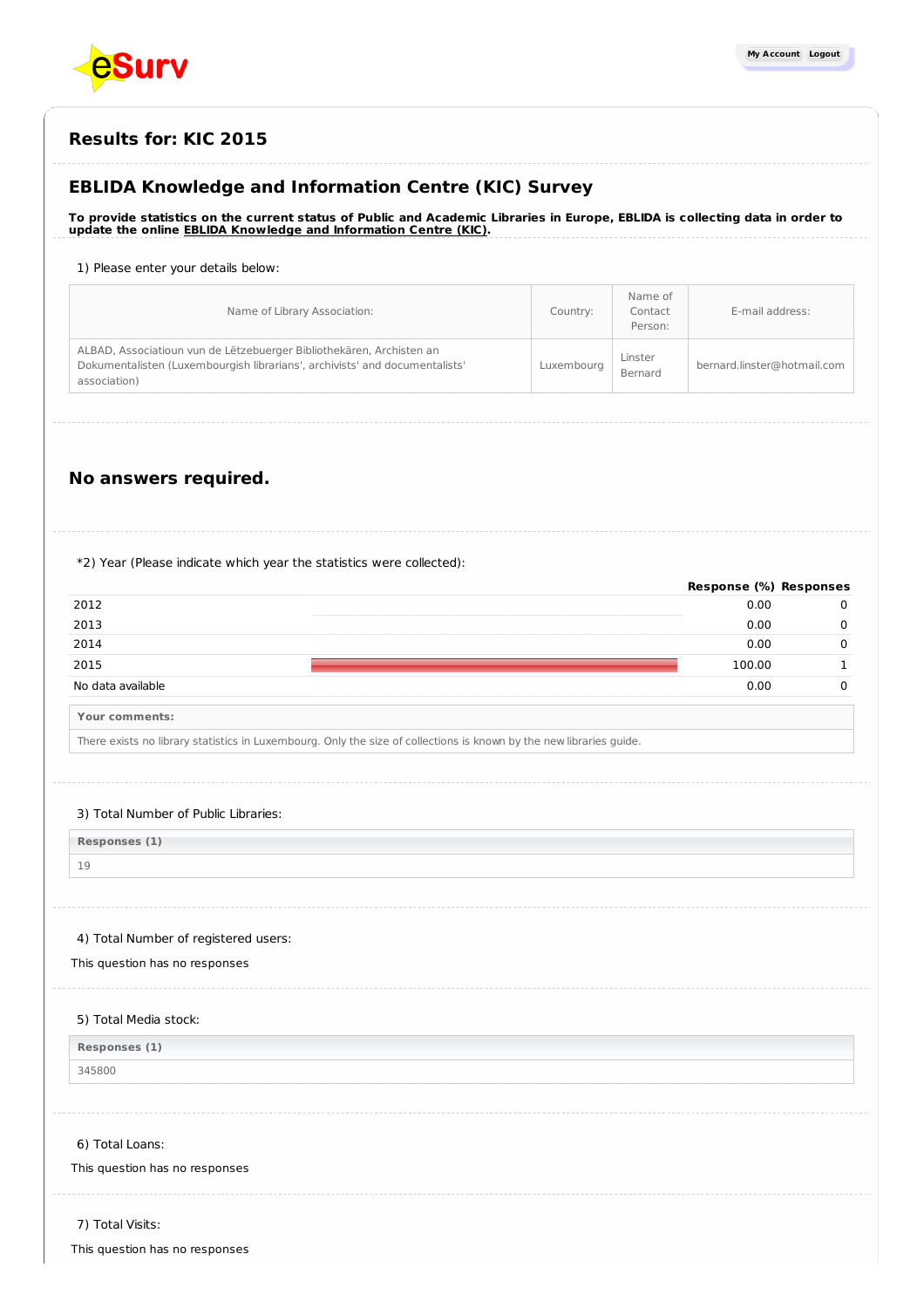| 8) Total Number of staff:                         |
|---------------------------------------------------|
| This question has no responses                    |
|                                                   |
| 9) Average of e-resources:                        |
| This question has no responses                    |
|                                                   |
| 10) Total e-visits (No. of hits to the websites): |
| This question has no responses                    |
|                                                   |
|                                                   |

# **No answers required.**

\*11) Year (Please indicate which year the statistics were collected):

|                   | Response (%) Responses |          |
|-------------------|------------------------|----------|
| 2012              | 0.00                   | 0        |
| 2013              | 0.00                   | $\Omega$ |
| 2014              | 0.00                   | 0        |
| 2015              | 50.00                  |          |
| No data available | 0.00                   | 0        |
| Your comments:    | 50.00                  |          |
|                   |                        |          |

**Your comments:**

There exists no library statistics in Luxembourg. Only the size of collections is known by the new libraries guide.

### 12) Total Number of Academic Libraries:

**Responses (1)**

3

## 13) Total Number of registered users:

This question has no responses

#### 14) Total Media stock:

**Responses (1)**

1968000

### 15) Total Loans:

This question has no responses

#### 16) Total Visits:

This question has no responses

### 17) Total Number of staff:

This question has no responses